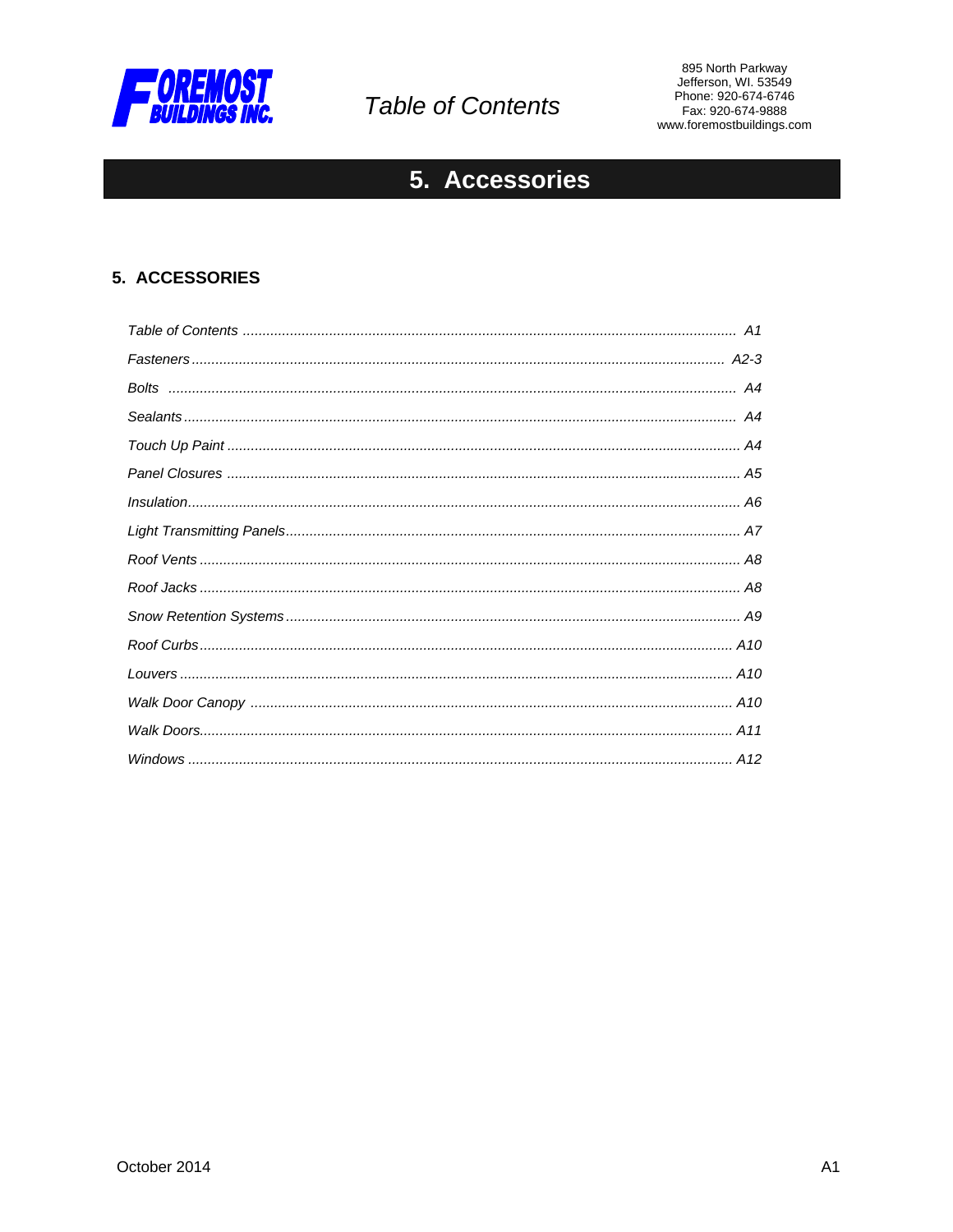

| Fastener #1                                                                             | Fastener #1A                                                                          | Fastener #1C                                                                            |
|-----------------------------------------------------------------------------------------|---------------------------------------------------------------------------------------|-----------------------------------------------------------------------------------------|
| $\mathbb{H} \mathbb{H}$ $\Rightarrow$                                                   |                                                                                       |                                                                                         |
| $\frac{1}{4}$ -14 x 1" Driller<br>5/16" Hex Head w/Washer<br>250 ct bags                | 12-14 x 1" Driller<br>5/16" Hex Head<br>250 ct bags                                   | 12-14 x3/4" Driller<br>5/16" Hex Head w/Washer<br>250 ct bags                           |
| Fastener #1D                                                                            | <b>Fastener #1E</b>                                                                   | <b>Fastener #1F</b>                                                                     |
| $\text{minmin} \geq$                                                                    | <b>MMMIN</b>                                                                          | <b>MMMMMI</b>                                                                           |
| $\frac{1}{4}$ -14 x 1 $\frac{1}{4}$ " Driller<br>5/16" Hex Head w/Washer<br>250 ct bags | 1/4-14 x 1 1/4" Long Life Driller<br>5/16" Hex Head w/Washer<br>250 ct bags           | $\frac{1}{4}$ -14 x 1 $\frac{1}{2}$ " Driller<br>5/16" Hex Head w/Washer<br>250 ct bags |
| <b>Fastener #2A</b>                                                                     | Fastener #3                                                                           | Fastener #3A                                                                            |
| <b>MINIMO-</b>                                                                          | <b>MMIL</b>                                                                           | <b>MMMMMMINI</b>                                                                        |
| 17 x 1" Long Life AB<br>5/16" Hex Head w/Washer<br>250 ct bags                          | 12-14 x 1 $\frac{1}{4}$ " Long Life Driller<br>5/16" Hex Head w/Washer<br>250 ct bags | 12-14 x 1 $\frac{1}{2}$ " Long Life Driller<br>5/16" Hex Head w/Washer<br>250 ct bags   |
| Fastener #4                                                                             | Fastener #4A                                                                          | Fastener #5                                                                             |
|                                                                                         |                                                                                       | <b>MMMMM</b>                                                                            |
| 1/4-14 x 7/8" Long Life Lap TEK<br>5/16" Hex Head w/Washer<br>250 ct bags               | 1/ <sub>4</sub> -14 x 7/8" Lap TEK<br>5/16" Hex Head w/washer<br>250 ct bags          | 1/4-14 x 1 1/4" Shoulder TEK 2<br>5/16" Hex Head<br>250 ct bags                         |
| <b>Fastener #6</b>                                                                      | Fastener #6A                                                                          | Fastener #8                                                                             |
|                                                                                         |                                                                                       |                                                                                         |
| 12-24 x 1 1/4" TEK 4.5<br>5/16" Hex Head w/Washer                                       | 12-24 x 1 1/4" TEK 4.5<br>5/16" Hex Head                                              | 10 x 1 1/2" Wood Grip<br>1/4" Hex Head w/Washer                                         |
| 250 ct bags                                                                             | 250 ct bags                                                                           | 250 ct bags                                                                             |
| Fastener #8A                                                                            | Fastener #8B                                                                          | <b>Fastener #8C</b>                                                                     |
|                                                                                         |                                                                                       |                                                                                         |
| 10 x 1" Wood Grip<br>1/4" Hex Head w/Washer<br>250 ct bags                              | 10 x 2" Wood Grip<br>1/4" Hex Head w/Washer<br>250 ct bags                            | 10 x 2 1/2" Wood Grip<br>1/4" Hex Head w/Washer<br>250 ct bags                          |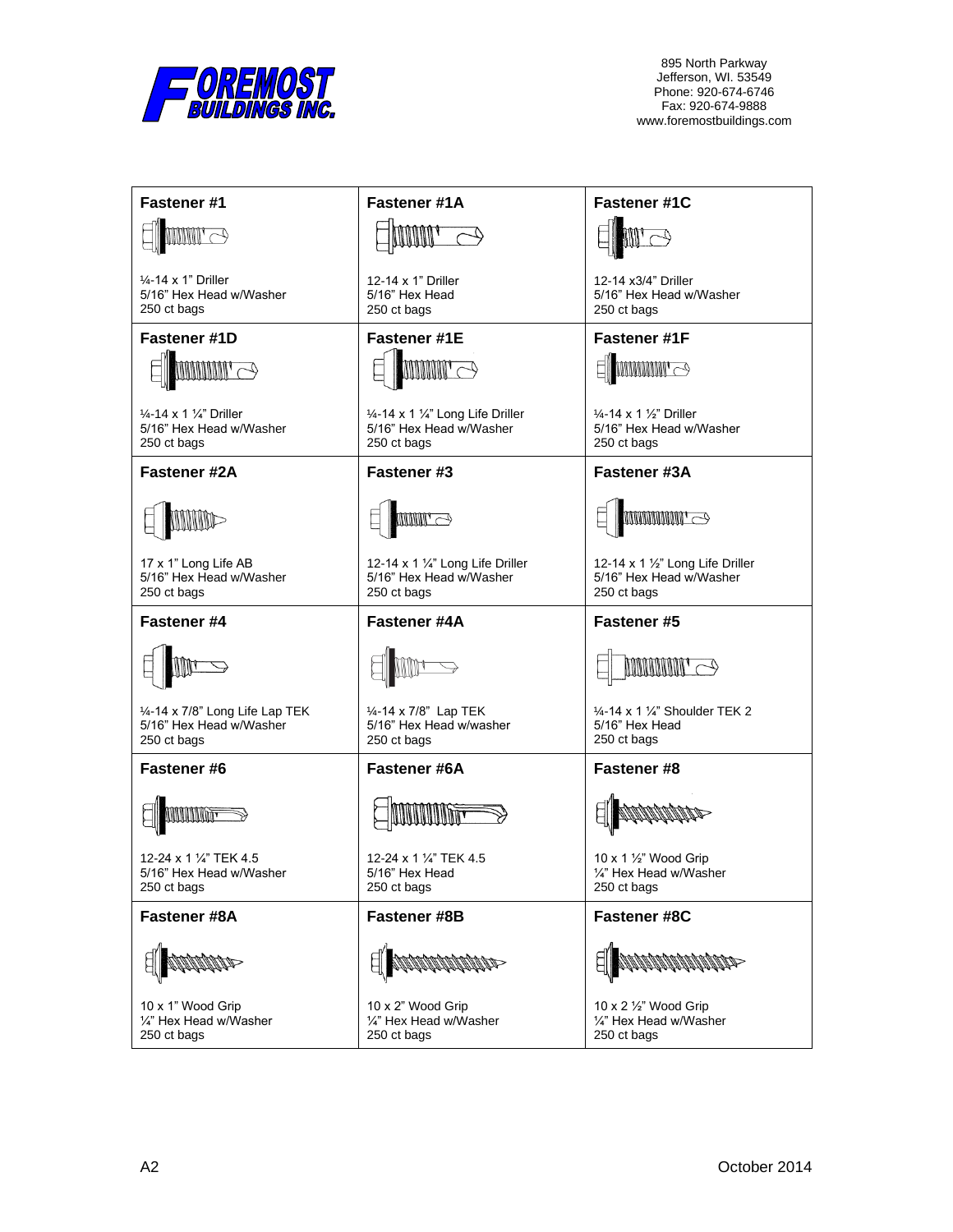

| <b>Fastener #9</b>                                                         | Fastener #12                                                                                                                                                                                                                                                                                                                                                                                                                           | Fastener #13                                                           |
|----------------------------------------------------------------------------|----------------------------------------------------------------------------------------------------------------------------------------------------------------------------------------------------------------------------------------------------------------------------------------------------------------------------------------------------------------------------------------------------------------------------------------|------------------------------------------------------------------------|
| <b>MANAMATAS</b>                                                           | <b>MANAMAR</b>                                                                                                                                                                                                                                                                                                                                                                                                                         | <b>hommonie</b>                                                        |
| 10 x 1 1/2" Long Life Wood Grip<br>5/16" Hex Head w/Washer<br>250 ct bags  | 10 X 1" Pancake Head Driller<br>#2 Phillips Pancake Head<br>250 ct bags                                                                                                                                                                                                                                                                                                                                                                | 10 x 1" Pancake Head Type A<br>#2 Phillips Pancake Head<br>250 ct bags |
| Fastener #14                                                               | Fastener #14A                                                                                                                                                                                                                                                                                                                                                                                                                          | Fastener #17                                                           |
|                                                                            |                                                                                                                                                                                                                                                                                                                                                                                                                                        |                                                                        |
| 1/8" x 0.337" Pop Rivet<br>1/8" Diameter x 3/16" Grip Range<br>250 ct bags | 1/8" x 0.525" Pop Rivet<br>1/8" Diameter x 3/8" Grip Range<br>250 ct bags                                                                                                                                                                                                                                                                                                                                                              | 12-14 x 1" Driller<br>5/16" Hex Head w/Washer<br>250 ct bags           |
| Fastener #17A                                                              | <b>Fastener #17B</b>                                                                                                                                                                                                                                                                                                                                                                                                                   | Fastener #17C                                                          |
| <b>MMMMM</b>                                                               | <b>UNINUMINITI</b>                                                                                                                                                                                                                                                                                                                                                                                                                     |                                                                        |
| 12-14 x 1 1/4" Driller<br>5/16" Hex Head w/Washer<br>250 ct bags           | 12-14 x 1 1/2" Driller<br>5/16" Hex Head w/Washer<br>250 ct bags                                                                                                                                                                                                                                                                                                                                                                       | 12-14 x 3/4" Driller<br>5/16" Hex Head w/Washer<br>250 ct bags         |
| Fastener #18                                                               | Fastener #18B                                                                                                                                                                                                                                                                                                                                                                                                                          | Fastener #18C                                                          |
|                                                                            |                                                                                                                                                                                                                                                                                                                                                                                                                                        |                                                                        |
| 14 x 1" Type A<br>5/16" Hex Head w/Washer<br>250 ct bags                   | 14 x 1 1/2" Type A<br>5/16" Hex Head w/Washer<br>250 ct bags                                                                                                                                                                                                                                                                                                                                                                           | 14 x 2" Type A<br>1/4" Hex Head w/Washer<br>250 ct bags                |
| Fastener #19A                                                              | Fastener #24                                                                                                                                                                                                                                                                                                                                                                                                                           | Fastener #209                                                          |
|                                                                            |                                                                                                                                                                                                                                                                                                                                                                                                                                        |                                                                        |
| 17 x 1" Type AB<br>5/16" Hex Head w/Washer<br>250 ct bags                  | 8 x 5/8" Nibbed Driller<br>1/4" Hex Head<br>250 ct bags                                                                                                                                                                                                                                                                                                                                                                                | 14 x 2" Deck Screw<br>#3 Phillips Truss Head<br>250 ct bags            |
| Fastener #210                                                              | Fastener #211                                                                                                                                                                                                                                                                                                                                                                                                                          | Fastener #15D                                                          |
| <b>ANDINAL SERVICE</b>                                                     | $\textcolor{blue}{\textbf{1000000}} \begin{tabular}{l} \textbf{0} & \textbf{0} & \textbf{0} & \textbf{0} \\ \textbf{0} & \textbf{0} & \textbf{0} & \textbf{0} \\ \textbf{0} & \textbf{0} & \textbf{0} & \textbf{0} \\ \textbf{0} & \textbf{0} & \textbf{0} & \textbf{0} \\ \textbf{0} & \textbf{0} & \textbf{0} & \textbf{0} \\ \textbf{0} & \textbf{0} & \textbf{0} & \textbf{0} \\ \textbf{0} & \textbf{0} & \textbf{0} & \textbf{0$ | <b>SUNTANAMENTO</b>                                                    |
| 14 x 3" Deck Screw<br>#3 Phillips Truss Head<br>250 ct bags                | 14 x 4" Deck Screw<br>#3 Phillips Truss Head<br>250 ct bags                                                                                                                                                                                                                                                                                                                                                                            | 14 x 6" Deck Screw<br>#3 Phillips Truss Head<br>250 ct bags            |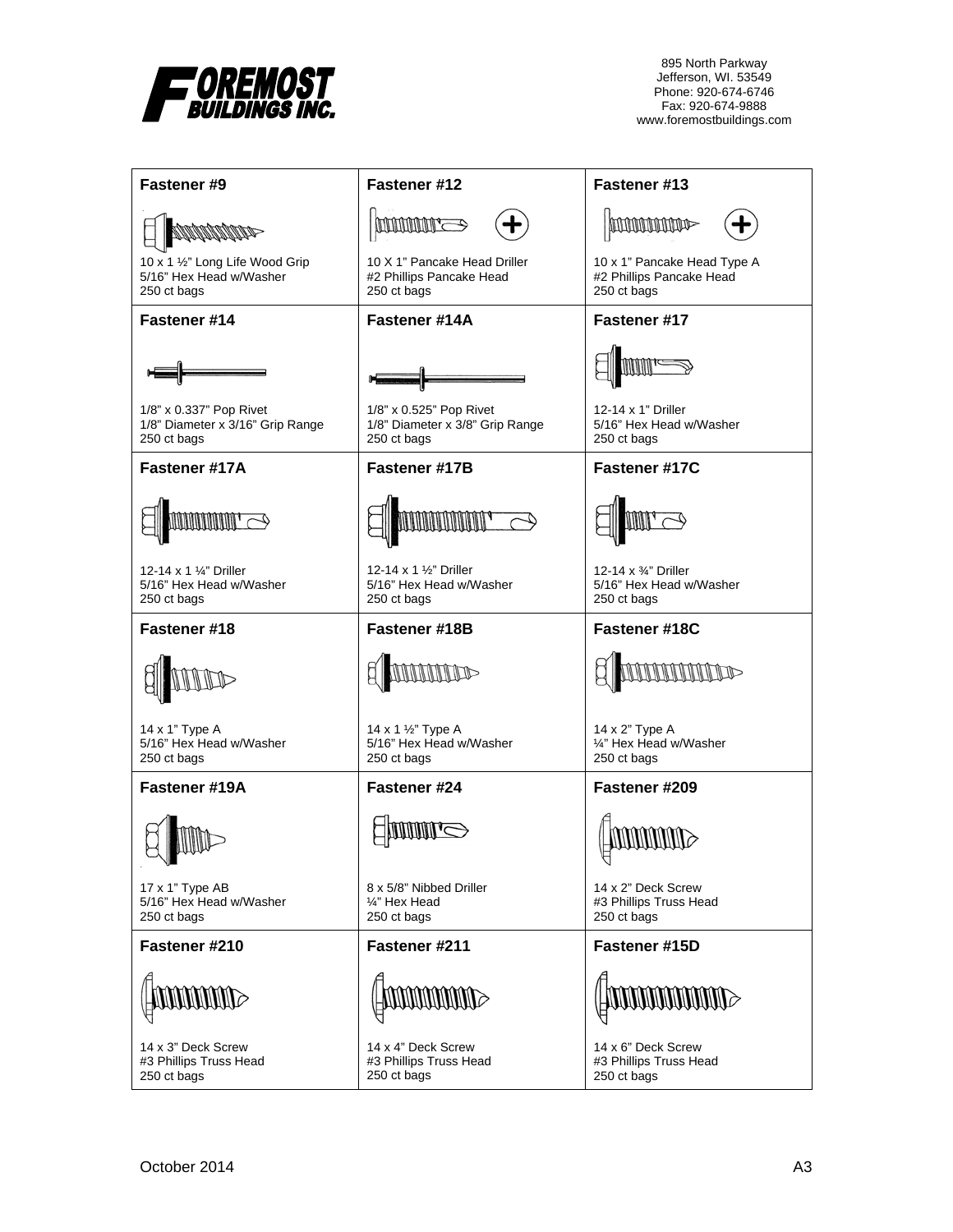

| <b>Bolts with Nuts</b>    | Part                             |                                   | <b>Bolt</b>                                | <b>Nut</b>                    |                  | Weight               |
|---------------------------|----------------------------------|-----------------------------------|--------------------------------------------|-------------------------------|------------------|----------------------|
|                           | <b>Number</b>                    | <b>Size</b>                       | Grade                                      | Grade                         | <b>Finish</b>    | Each                 |
|                           | HW-355                           | $1/2$ "x1"                        |                                            | A307<br>A307                  | Plated           | .13#                 |
|                           | HW-356                           | $\frac{1}{2}$ x1 $\frac{1}{4}$ "  |                                            | A307<br>A307                  | Plated           | .14#                 |
|                           | HW-363                           | $\frac{1}{2}$ x1 $\frac{1}{4}$ "  |                                            | A563<br>A325                  | Plated           | .18#                 |
|                           | HW-3544                          | 5/8"x1 1/4"                       |                                            | A563<br>A325                  | Plated           | .31#                 |
|                           | HW-357                           | 5/8"x1 1/2"                       |                                            | A325<br>A563                  | Plated           | .33#                 |
|                           | HW-3545                          | 5/8"x1 3/4"                       |                                            | A325<br>A563                  | Plated           | .35#                 |
|                           | <b>HW-358</b>                    | 5/8"x2"                           |                                            | A325<br>A563                  | Plated           | .37#                 |
|                           | HW-359                           | $\frac{3}{4}$ "x1 $\frac{3}{4}$ " |                                            | A563<br>A325                  | Plated           | .55#                 |
|                           | HW-3536                          | $\frac{3}{4}$ "x2"                |                                            | A325<br>A563                  | Plated           | .58#                 |
|                           | <b>HW-360</b>                    | $\frac{3}{4}$ "x2 $\frac{1}{4}$ " |                                            | A325<br>A563                  | Plated           | .62#                 |
|                           | HW-3537                          | $\frac{3}{4}$ "x2 $\frac{1}{2}$ " |                                            | A563<br>A325                  | Plated           | .65#                 |
|                           | <b>HW-361</b>                    | $\frac{3}{4}$ "x2 $\frac{3}{4}$ " |                                            | A325<br>A563                  | Plated           | .68#                 |
|                           | HW-362                           | $\frac{1}{2}$ x1"                 |                                            | ButtonHd/Fin Hd               | Plated           | .10#                 |
|                           |                                  |                                   |                                            |                               |                  |                      |
| <b>Tape Sealer - Flat</b> | Part#                            | <b>Type</b>                       | Width                                      | <b>Thickness</b>              | Length           | <b>Case Qty</b>      |
|                           | HW-505                           | Flat                              | 3/8"                                       | 3/32"                         | 45'              | 40                   |
|                           | HW-506                           | Flat                              | 1"                                         | 3/32"                         | 45'              | 20                   |
|                           | <b>HW-507</b>                    | Flat<br>$\frac{1}{2}$             |                                            | 3/32"                         | 50'              | 20                   |
|                           | HW-509                           | Flat                              | 15/8"                                      | 1/8"                          | 30'              | 10                   |
|                           |                                  |                                   |                                            |                               |                  |                      |
|                           |                                  |                                   |                                            |                               |                  |                      |
|                           |                                  |                                   |                                            |                               |                  |                      |
| <b>Tape Sealer</b>        | Part #                           | <b>Type</b>                       | <b>Width</b>                               | <b>Thickness</b>              | Length           | <b>Case Qty</b>      |
|                           | <b>HW-500</b>                    | Double                            | 7/8"                                       | 3/16"                         | 25'              | 8                    |
| Double Bead               | HW-502                           | <b>Triple</b>                     | $2\frac{1}{2}$                             | 3/16"                         | 20'              | 6                    |
| <b>Triple Bead</b>        |                                  |                                   |                                            |                               |                  |                      |
| <b>Anaga</b>              | <b>HW-504</b>                    | Tri                               | 7/8"                                       | 3/16"                         | 25'              | 8                    |
| Tri-Bead                  |                                  |                                   |                                            |                               |                  |                      |
| <b>Tube Sealant</b>       | Part #                           |                                   | <b>Type</b>                                | Color                         | <b>Tube Size</b> | <b>Case Qty</b>      |
|                           | <b>HW-548</b>                    |                                   | Acrylic                                    | White                         | 11 oz            | 30                   |
|                           | HW-550                           |                                   | Acrylic                                    | Gray                          | 11 oz            | 30                   |
|                           | HW-540                           |                                   | Urethane                                   | White                         | 11 oz            | 30                   |
|                           | HW-541                           |                                   | Urethane                                   | Gray                          | 11 oz            | 30                   |
|                           | HW-542                           |                                   | Urethane                                   | <b>Bronze</b>                 | 11 oz            | 30                   |
|                           | HW-544                           |                                   | Urethane                                   | Almond                        | 11 oz            | 30                   |
|                           | HW-549                           | Non-Skinning Butyl                |                                            | White                         | 10 oz            | 30                   |
| <b>Touch Up Paint</b>     | Part#                            |                                   | <b>Type</b>                                | Color                         |                  | <b>Size</b>          |
|                           | HW-304                           |                                   | Signature 200                              |                               | See Color Chart  | 2 oz                 |
|                           | HW-305                           |                                   | Signature 300                              |                               | See Color Chart  | 2 oz                 |
|                           | <b>HW-310S</b>                   |                                   | <b>Spray Primer</b>                        | <b>Red Oxide</b>              |                  | 1 Gallon             |
|                           | <b>HW-310B</b>                   |                                   | <b>Brush Primer</b>                        | <b>Red Oxide</b>              |                  | 1 Gallon             |
|                           | <b>HW-320S</b><br><b>HW-320B</b> |                                   | <b>Spray Primer</b><br><b>Brush Primer</b> | <b>Red Oxide</b><br>Red Oxide |                  | 5 Gallon<br>5 Gallon |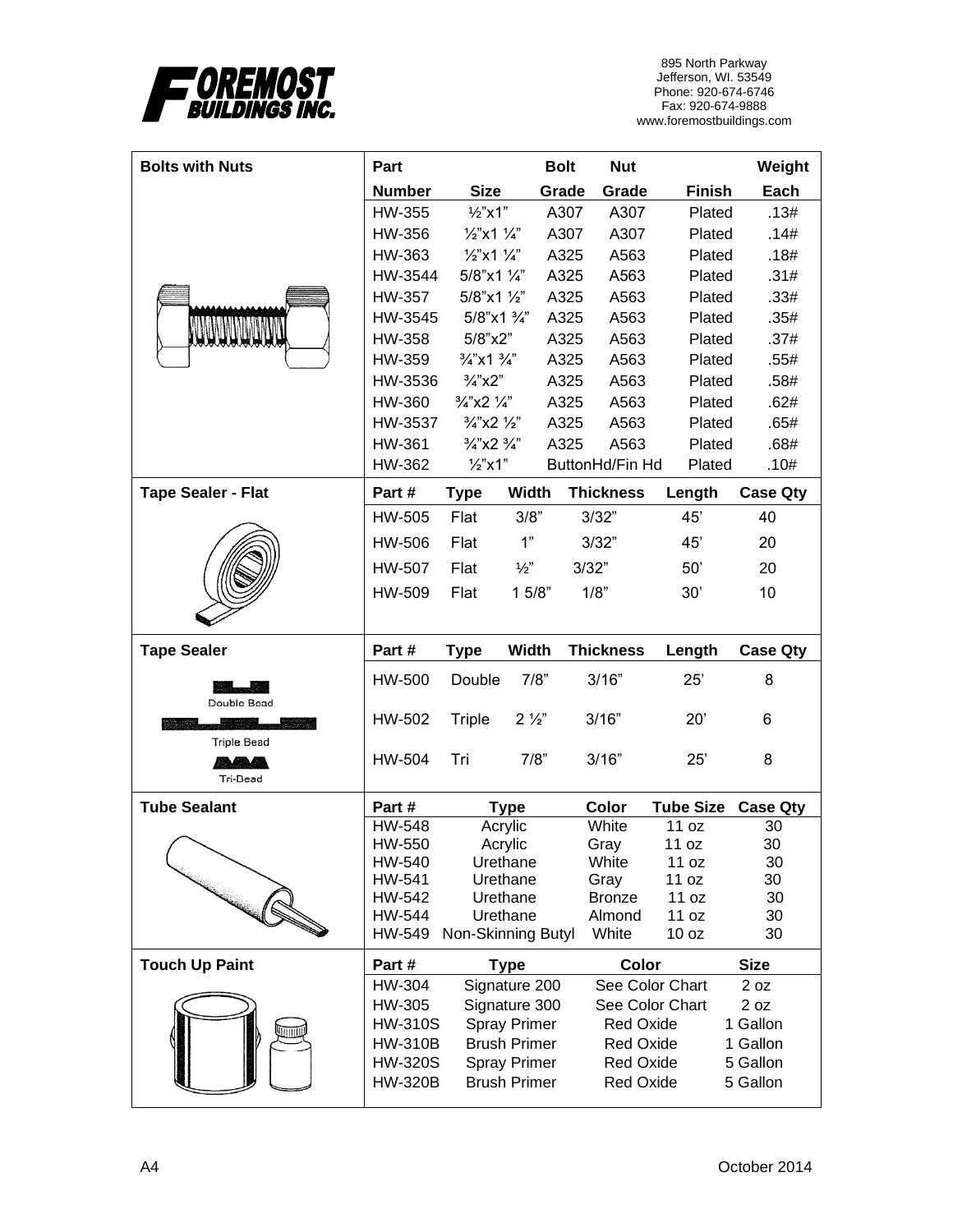

| <b>PBR Panel Closure Strip</b>                                    | Part#   | <b>Type</b>                                             | <b>Adhesive</b> | <b>Size</b>     |
|-------------------------------------------------------------------|---------|---------------------------------------------------------|-----------------|-----------------|
| Inside                                                            | HW-455  | Inside                                                  | <b>No</b>       | $1" \times 36"$ |
| 26<br>Outside                                                     | HW-456  | Outside                                                 | Yes             | $1" \times 36"$ |
| <b>PBU Panel Closure Strip</b>                                    | HW-459  | Inside                                                  | No.             | $1" \times 36"$ |
| Inside                                                            | HW-460  | Outside                                                 | Yes             | $1" \times 36"$ |
| Outside                                                           |         |                                                         |                 |                 |
| <b>PBA Panel Closure Strip</b>                                    | HW-464  | Inside                                                  | <b>No</b>       | $1" \times 36"$ |
| Inside<br>Outside                                                 | HW-465  | Outside                                                 | Yes             | $1" \times 36"$ |
| <b>PBC Panel Closure Strip</b><br>AAAAAAAAAA<br>Inside or Outside | HW-462  | Inside/Outside                                          | Yes             | $1" \times 32"$ |
| <b>PBD Panel Closure Strip</b><br>LAAAAAAAAA<br>Inside or Outside | HW-463  | Inside/Outside                                          | Yes             | $1" \times 32"$ |
| 7.2 Panel Closure Strip<br>Inside or Outside                      | HW-461  | Inside/Outside                                          | No.             | $1" \times 36"$ |
| <b>Retro-R Panel Closure Strip</b>                                | HW-468  | Inside                                                  | No              | $1" \times 36"$ |
| Inside<br>╱<br>Outside                                            | HW-469  | Outside                                                 | Yes             | $1" \times 36"$ |
| <b>PBR Panel Metal Closure Strip</b>                              |         |                                                         |                 |                 |
|                                                                   | HW-4041 | Outside<br>26 ga. Galvalume only - 3 per panel required | No              | 10 7/8"         |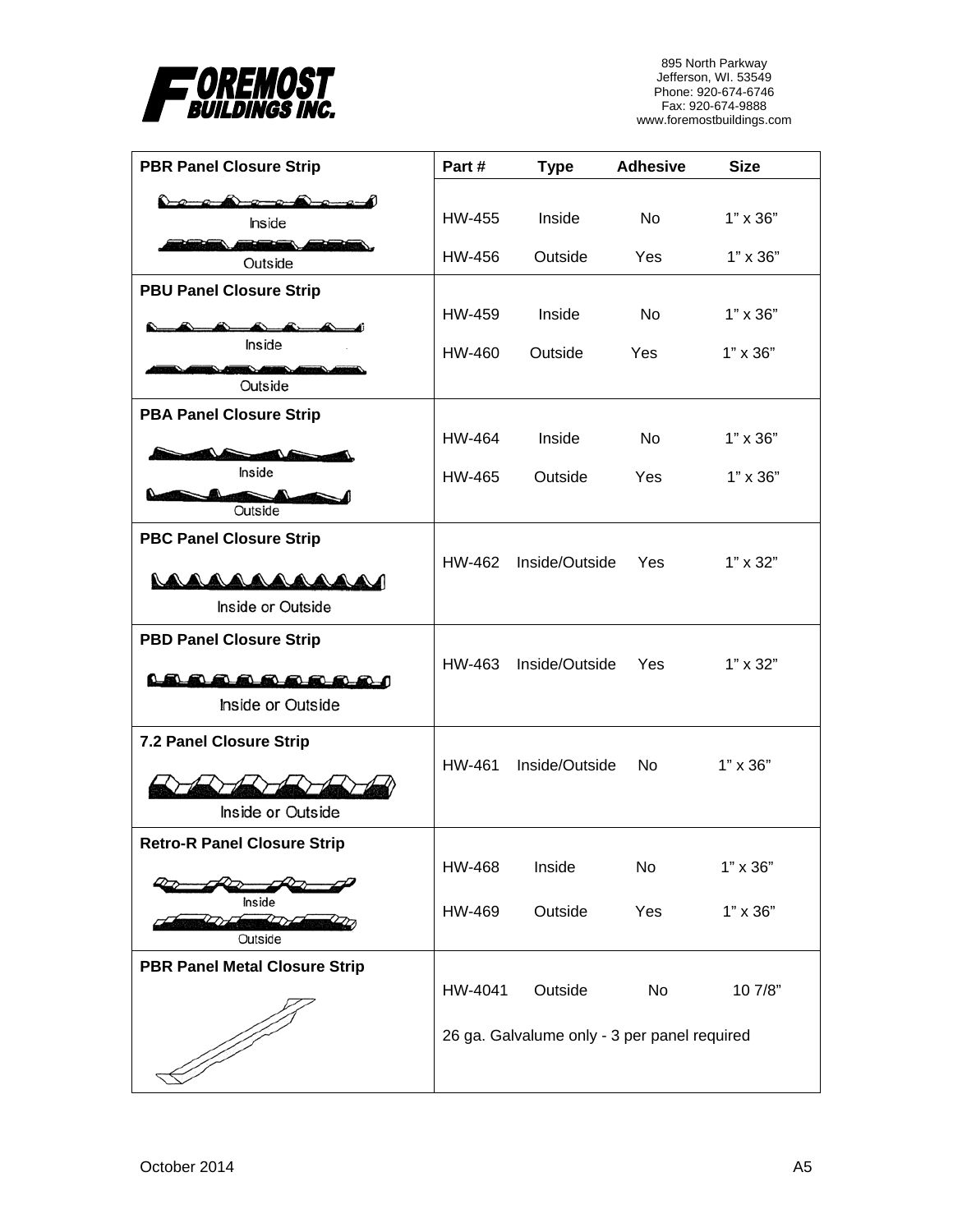

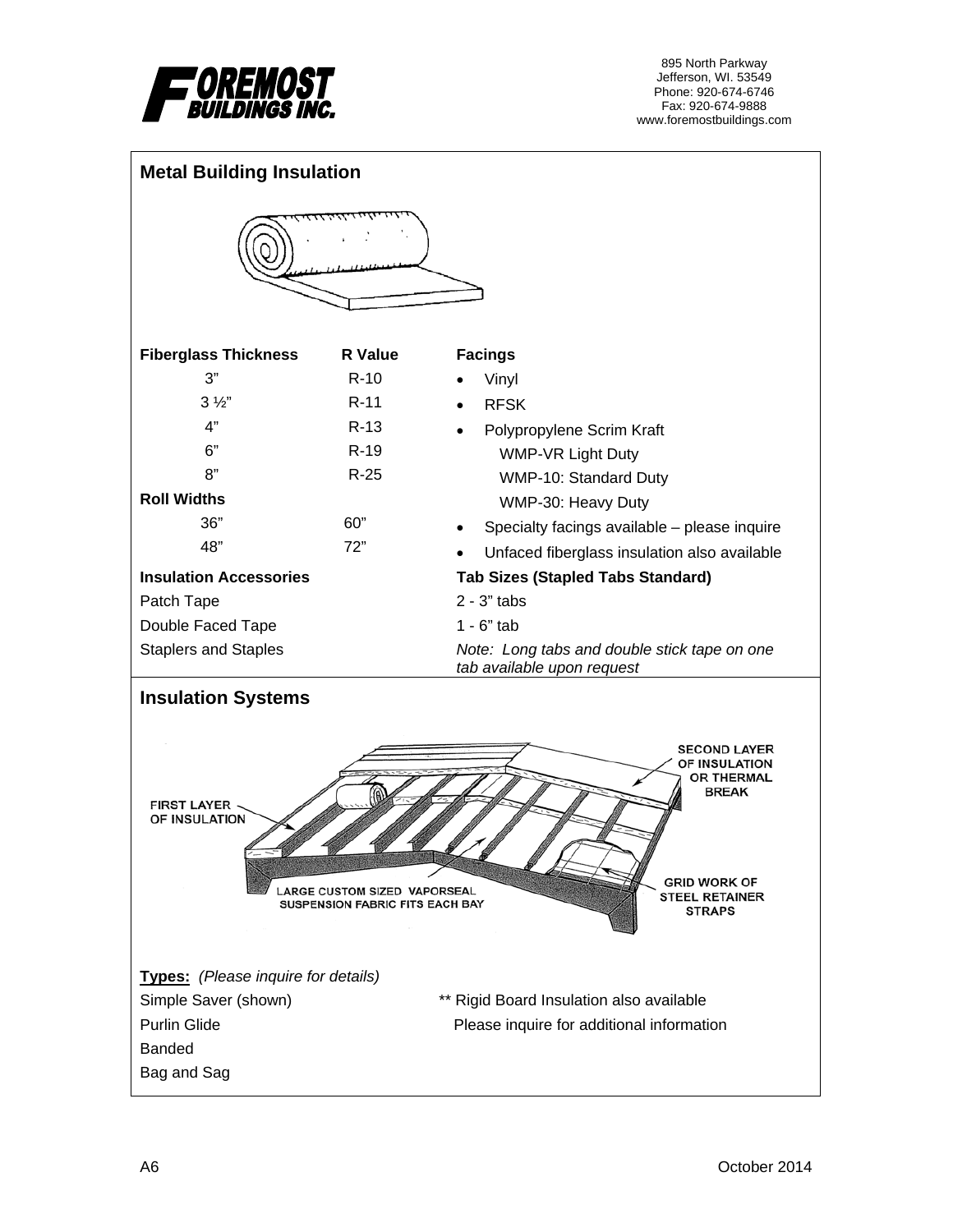

| <b>Light Transmitting Panels</b>                    |                       |              |       |                                                                                                   |  |  |
|-----------------------------------------------------|-----------------------|--------------|-------|---------------------------------------------------------------------------------------------------|--|--|
| "R" Profile                                         | Part#                 | Length Color |       | <b>Description</b>                                                                                |  |  |
|                                                     | HW-1432 10'-8"        |              | White | 8 ounce High Strength Acrylit UV resistant                                                        |  |  |
|                                                     | HW-1434 11'-0"        |              | White | 8 ounce High Strength Acrylit UV resistant                                                        |  |  |
|                                                     | HW-1436 12'-0"        |              | White | 8 ounce High Strength Acrylit UV resistant                                                        |  |  |
|                                                     |                       |              |       | 0.032" Polycarbonate panels also available (clear or opaque)                                      |  |  |
| "U" Profile                                         |                       |              |       |                                                                                                   |  |  |
|                                                     | HW-1438 10'-8" White  |              |       | 8 ounce High Strength Acrylit UV resistant                                                        |  |  |
|                                                     | HW-1440 12'-0"        |              | White | 8 ounce High Strength Acrylit UV resistant                                                        |  |  |
|                                                     |                       |              |       |                                                                                                   |  |  |
| "7.2" Profile                                       |                       |              |       |                                                                                                   |  |  |
|                                                     |                       |              |       | HW-1528 12'-0" White 8 ounce High Strength Fiberglass                                             |  |  |
| "C" Profile                                         |                       |              |       | HW-1645 12'-0" White 8 ounce High Strength Fiberglass                                             |  |  |
|                                                     |                       |              |       |                                                                                                   |  |  |
| "A" Profile                                         |                       |              |       | HW-1430 11'-0" White 8 ounce High Strength Acrylit UV resistant                                   |  |  |
| "Stormproof" Profile                                |                       |              |       |                                                                                                   |  |  |
|                                                     | HW-1566A 10'-0" White |              |       | 5 ounce non-reinforced Fiberglass<br>0.032" Polycarbonate panels also available (clear or opaque) |  |  |
| <b>Ridge Cap</b><br>10'6" Length<br>4"<br>24" Width | 0.039" Polycarbonate  |              |       | 10'-6" Lengths<br>Clear or opaque                                                                 |  |  |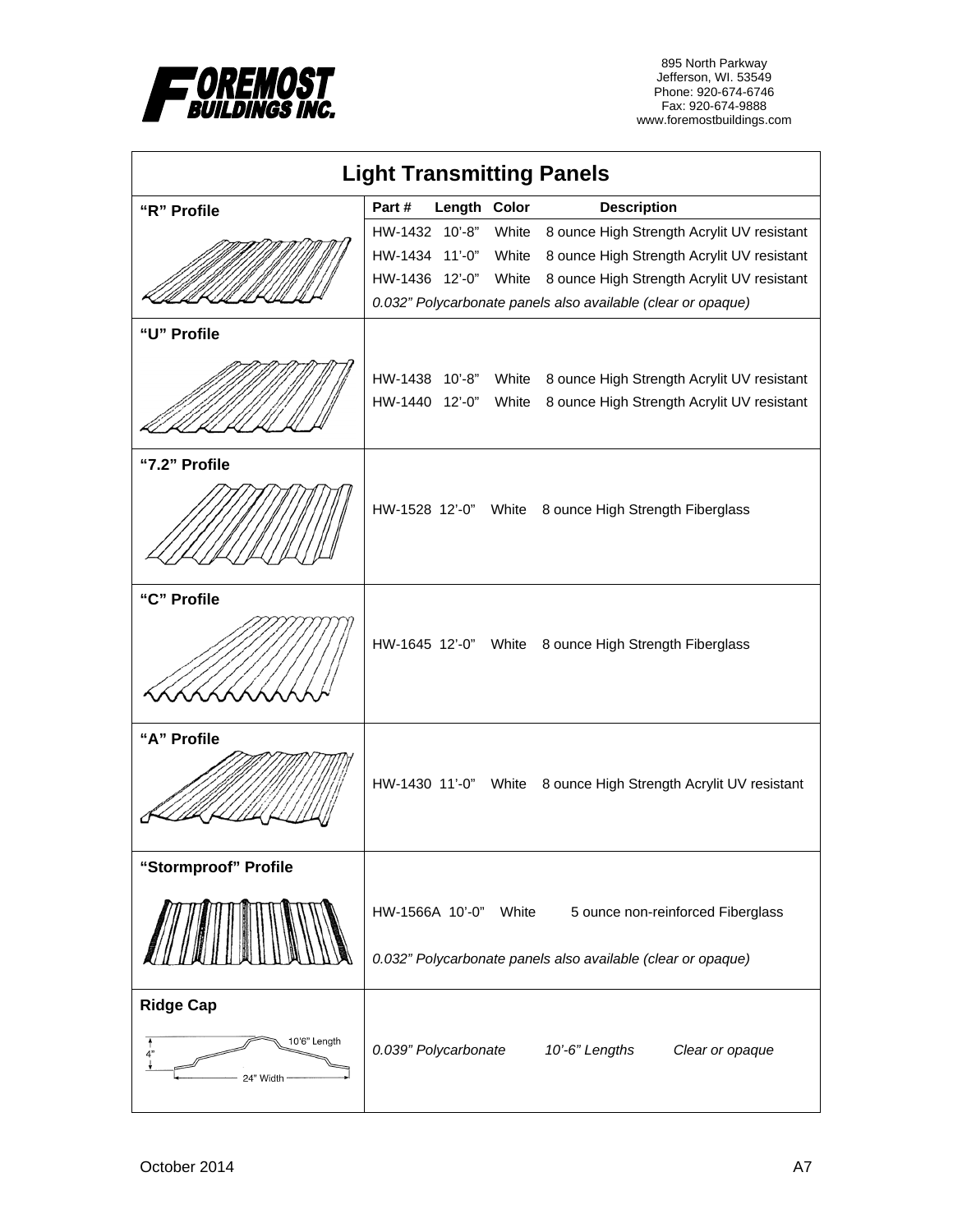

| <b>Continuous Vent</b>           | Part                 |                                                                        |                                                            |                                    | Weight        |
|----------------------------------|----------------------|------------------------------------------------------------------------|------------------------------------------------------------|------------------------------------|---------------|
|                                  | <b>Number</b>        | Size / Type                                                            | Gauge                                                      | <b>Damper</b>                      | Each          |
|                                  | HW-702               | 9" x 10'-0 w/ Flat Base                                                | 26                                                         | Yes                                | 115#          |
| Flat Skirt                       | <b>HW-704</b>        | 12" x 10'-0 w/ Flat Base                                               | 26                                                         | Yes                                | 150#          |
|                                  | <b>HW-702R</b>       | 9" x 10'-0 w/ PBR Base                                                 | 26                                                         | Yes                                | 115#          |
|                                  | <b>HW-702U</b>       | 9" x 10'-0 w/PBU Base                                                  | 26                                                         | Yes                                | 115#          |
|                                  | HW-704R              | 12" x 10'-0 w/ PBR Base                                                | 26                                                         | Yes                                | 150#          |
|                                  | <b>HW-704U</b>       | 12" x 10'-0 w/PBU Base                                                 | 26                                                         | Yes                                | 150#          |
|                                  |                      |                                                                        |                                                            |                                    |               |
|                                  |                      | Continuous vents include 2 end skirts and single vent operator.        |                                                            |                                    |               |
| Die-Formed Skirt                 |                      | Vent will accommodate up to 6:12 slope                                 |                                                            |                                    |               |
| <b>Circular Vent</b>             | FL-56FH              | 20" - Flat Base - Hillside 26                                          |                                                            | Yes                                | 38#           |
|                                  | FL-56FP              | 20" - Flat Base - Peak                                                 | 26                                                         | Yes                                | 38#           |
|                                  | FL-56RH              | 20" - PBR Base - Hillside                                              | 26                                                         | Yes                                | 38#           |
|                                  | FL-56RP              | 20" - PBR Base - Peak                                                  | 26                                                         | Yes                                | 38#           |
|                                  | <b>FL-56UH</b>       | 20" - PBU Base - Hillside                                              | 26                                                         | Yes                                | 38#           |
|                                  | <b>FL-56UP</b>       | 20" - PBU Base - Peak                                                  | 26                                                         | Yes                                | 38#           |
|                                  | FL-58FH              | 24" - Flat Base - Hillside                                             | 26                                                         | Yes                                | 55#           |
|                                  | FL-58FP              | 24" - Flat Base - Peak                                                 | 26                                                         | Yes                                | 55#           |
|                                  | FL-58RH              | 24" - PBR Base - Hillside                                              | 26                                                         | Yes                                | 55#           |
|                                  | FL-58RP              | 24" - PBR Base - Peak                                                  | 26                                                         | Yes                                | 55#           |
|                                  | FL-58UH              | 24" - PBU Base - Hillside                                              | 26                                                         | Yes                                | 55#           |
|                                  |                      | FL-58UP 24" - PBU Base - Peak                                          | 26                                                         | Yes                                | 55#           |
|                                  |                      |                                                                        |                                                            |                                    |               |
|                                  |                      | *Please specify roof slope                                             |                                                            |                                    |               |
| <b>Rubber Roof Jack</b>          | Part                 | <b>Temperature</b>                                                     | <b>Pipe</b>                                                | <b>Base</b>                        | Weight        |
|                                  | <b>Number</b>        | Range                                                                  | <b>Size</b>                                                | Dim.                               | Each          |
|                                  | HW-1000              | $-65^{\circ}$ to $+212^{\circ}F$                                       | $1/4" - 2"$                                                | $4\frac{1}{2}$                     | .17#          |
|                                  | HW-1001              | $-65^{\circ}$ to $+212^{\circ}F$                                       | $\frac{1}{4}$ "-4"                                         | 8"                                 | .50#          |
|                                  | HW-1002              | $-65^{\circ}$ to $+212^{\circ}F$                                       | $4" - 7"$                                                  | 11"                                | .95#          |
|                                  | HW-1003              | $-65^{\circ}$ to $+212^{\circ}F$                                       | $6" - 11"$                                                 | 14"                                | 1.55#         |
|                                  | HW-1004              | $-65^{\circ}$ to $+212^{\circ}F$                                       | $7" - 13"$                                                 | 17"                                | 2.56#         |
|                                  | <b>Hi Temp Units</b> |                                                                        |                                                            |                                    |               |
|                                  | HW-1046<br>HW-1047   | $-100^{\circ}$ to $+437^{\circ}F$<br>-100° to +437°F                   | $\frac{1}{4}$ –4"<br>$4" - 7"$                             | 8"<br>11"                          | .50#<br>.95#  |
|                                  | HW-1048              | -100° to +437°F                                                        | $7" - 13"$                                                 | 17"                                | 2.56#         |
|                                  | HW-1049              | -100° to +437°F                                                        | $10" - 18"$                                                | 25"                                | 3.86#         |
|                                  |                      |                                                                        |                                                            |                                    |               |
| <b>Retrofit Rubber Roof Jack</b> | HW-1005              | $-65^{\circ}$ to $+212^{\circ}F$                                       | $\frac{1}{2}$ "-4"                                         | 8 3/16"                            | .74#          |
|                                  | HW-1006              | $-65^{\circ}$ to $+212^{\circ}F$                                       | $4" - 9 \%$                                                | $14\frac{1}{4}$                    | 2.2#          |
|                                  | HW-1007              | -65° to +212°F                                                         | $9\frac{1}{4}$ -16 $\frac{1}{4}$ "                         | $21\frac{1}{2}$                    | 3.78#         |
|                                  | <b>Hi Temp Units</b> |                                                                        |                                                            |                                    |               |
|                                  | HW-1060              | -100° to +437°F                                                        | $\frac{1}{2}$ "-4"                                         | 8 3/16"                            | .74#          |
|                                  |                      |                                                                        |                                                            |                                    |               |
|                                  | HW-1061<br>HW-1062   | $-100^{\circ}$ to $+437^{\circ}F$<br>$-100^{\circ}$ to $+437^{\circ}F$ | 4"-9 $\frac{1}{4}$ "<br>$9\frac{1}{4}$ -16 $\frac{1}{4}$ " | $14\frac{1}{4}$<br>$21\frac{1}{2}$ | 2.2#<br>3.78# |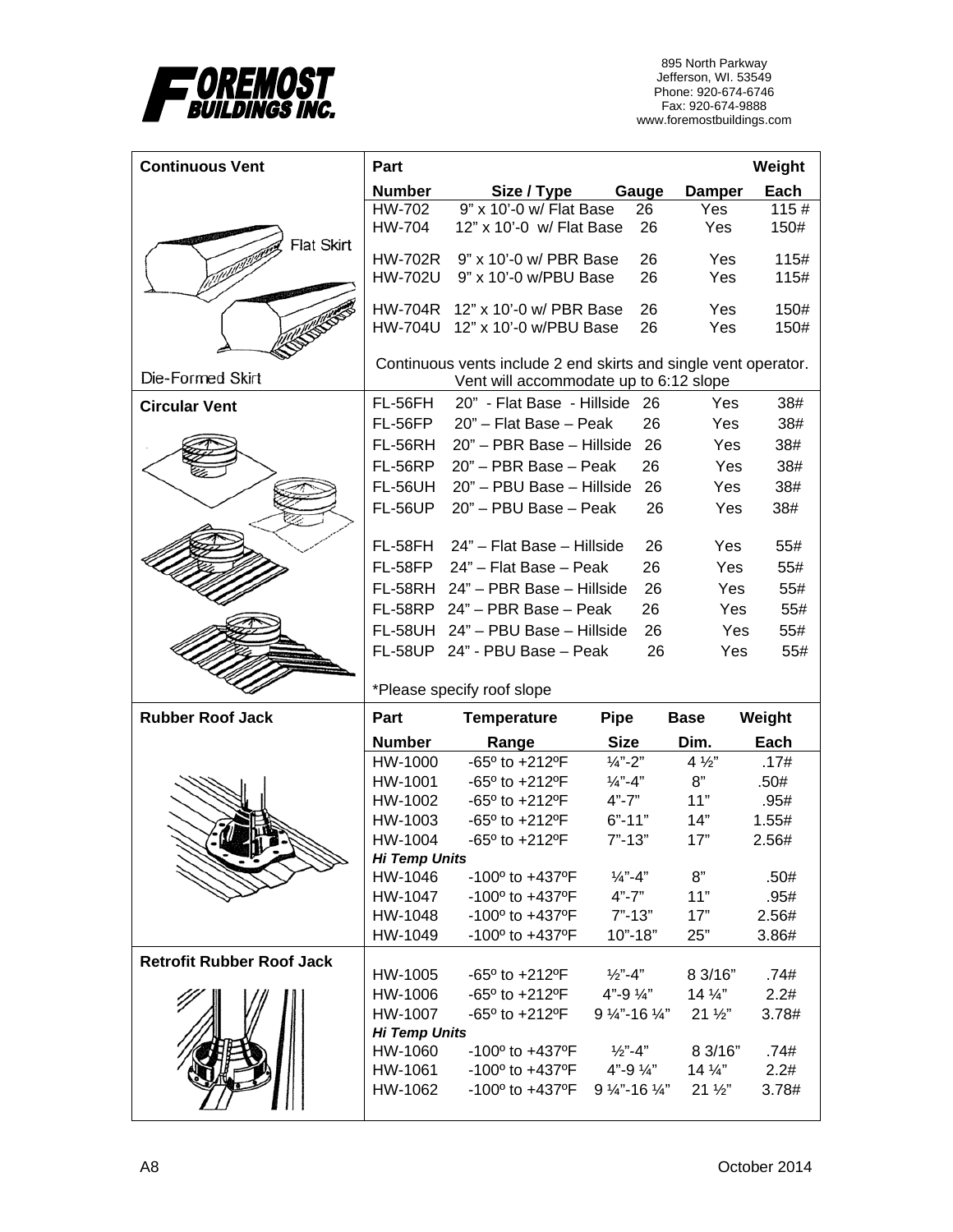

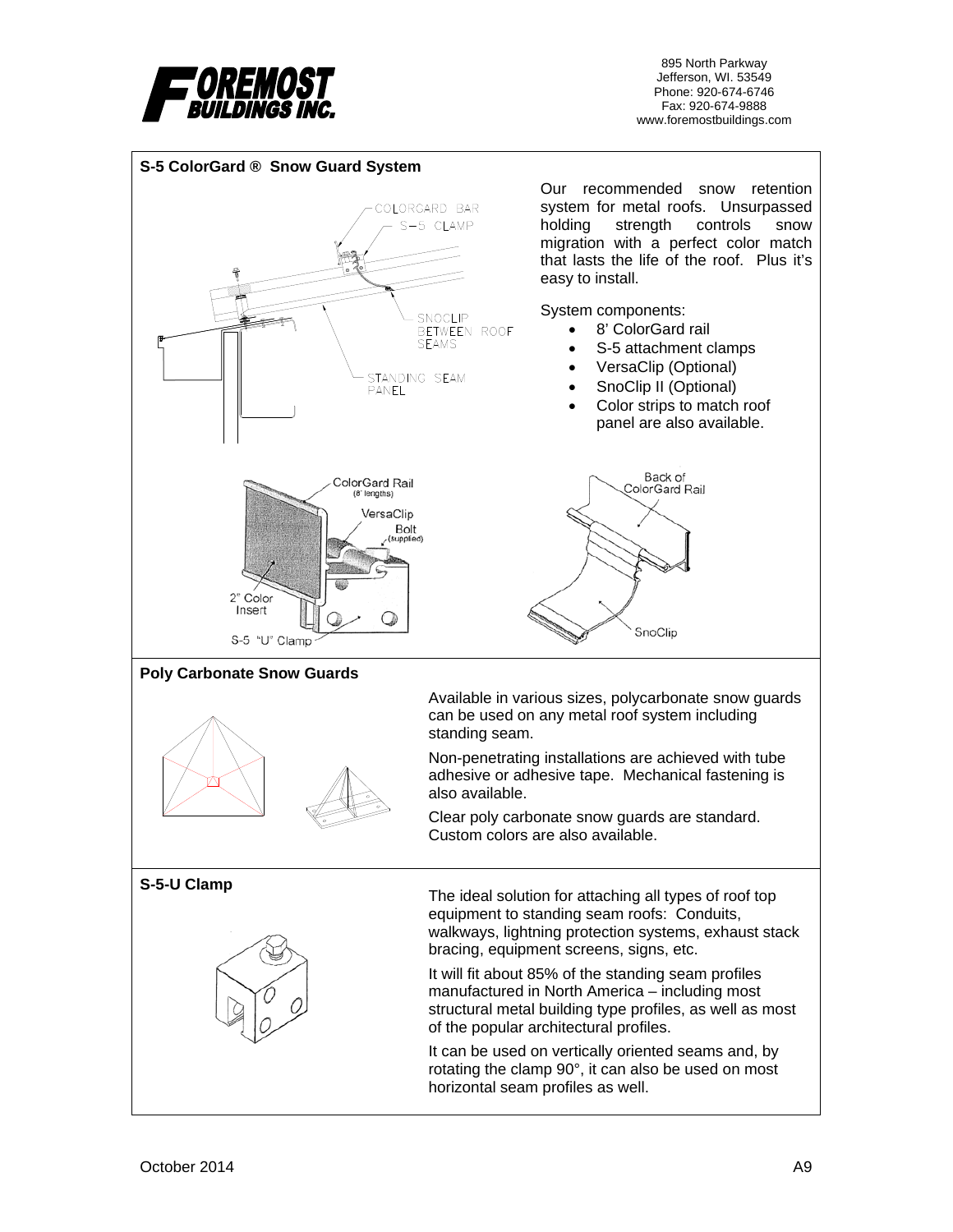



### Features:

- Slope or ridge mounted
- Built in either aluminum or galvalume
- Insulated or non-insulated
- Panel caps sent loose or can be factory welded
- Framing packages available
- Custom colors available
- Split curbs available for retro-fit applications
- Roof hatches, smoke vents and skylites also available

| <b>Louver with Screen</b> | Part          |             | <b>Frame</b>     | Fin     |             | Weight |
|---------------------------|---------------|-------------|------------------|---------|-------------|--------|
|                           | <b>Number</b> | <b>Size</b> | Gauge            | Gauge   | <b>Type</b> | Each   |
|                           | <b>FL-65</b>  | 3'x3'       | 24 ga            | 24 ga   | Fixed       | 63#    |
|                           | <b>FL-66</b>  | 3'x4'       | 24 ga            | 24 ga   | Fixed       | 84#    |
|                           | <b>FL-67</b>  | $4'$ x $4'$ | 24 ga            | 24 ga   | Fixed       | 96#    |
| <u> Andrew Maria (</u>    |               |             |                  |         |             |        |
| tro digionizmo.           | HW-780        | 3'x3'       | 18 <sub>ga</sub> | $20$ ga | Fixed       | 81#    |
|                           | HW-781        | 3'x4'       | 18 <sub>ga</sub> | $20$ ga | Fixed       | 108#   |
|                           | HW-782        | $4'$ x $4'$ | 18 <sub>ga</sub> | $20$ ga | Fixed       | 144#   |
|                           | HW-783        | 3'x5'       | 18 <sub>ga</sub> | $20$ ga | Adj         | 135#   |
|                           | HW-784        | 4'x4'       | 18 <sub>ga</sub> | $20$ ga | Adj         | 144#   |
|                           |               |             |                  |         |             |        |

**Walk Door Canopy Kit** 



#### **Standard Features:**

- Easy installation for existing buildings
- Extends 4' from building line
- Includes support system
- Available widths: 4'-6" & 7'-6"
- Standard colors
- Custom canopy systems also available (multiple configurations) – please inquire.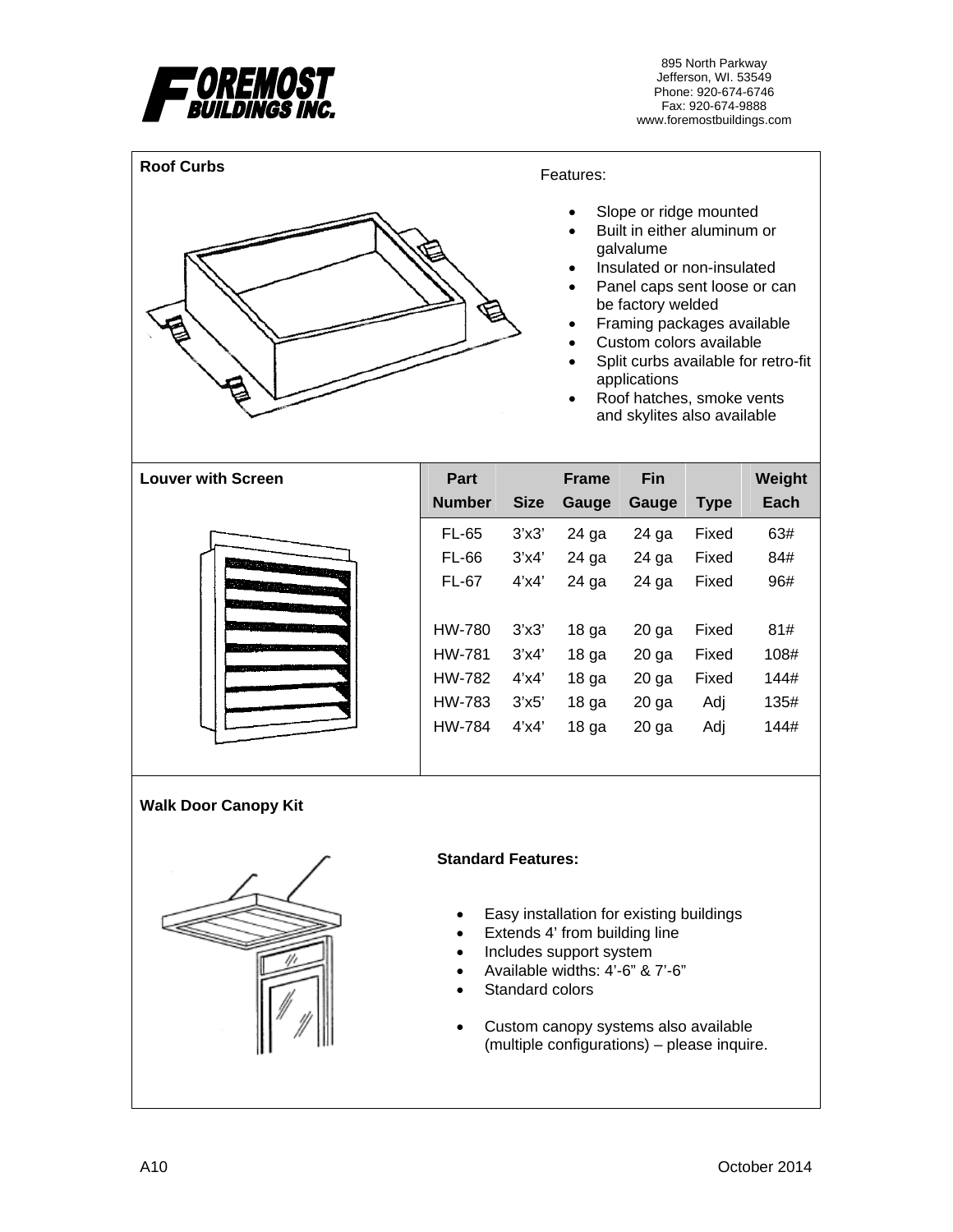